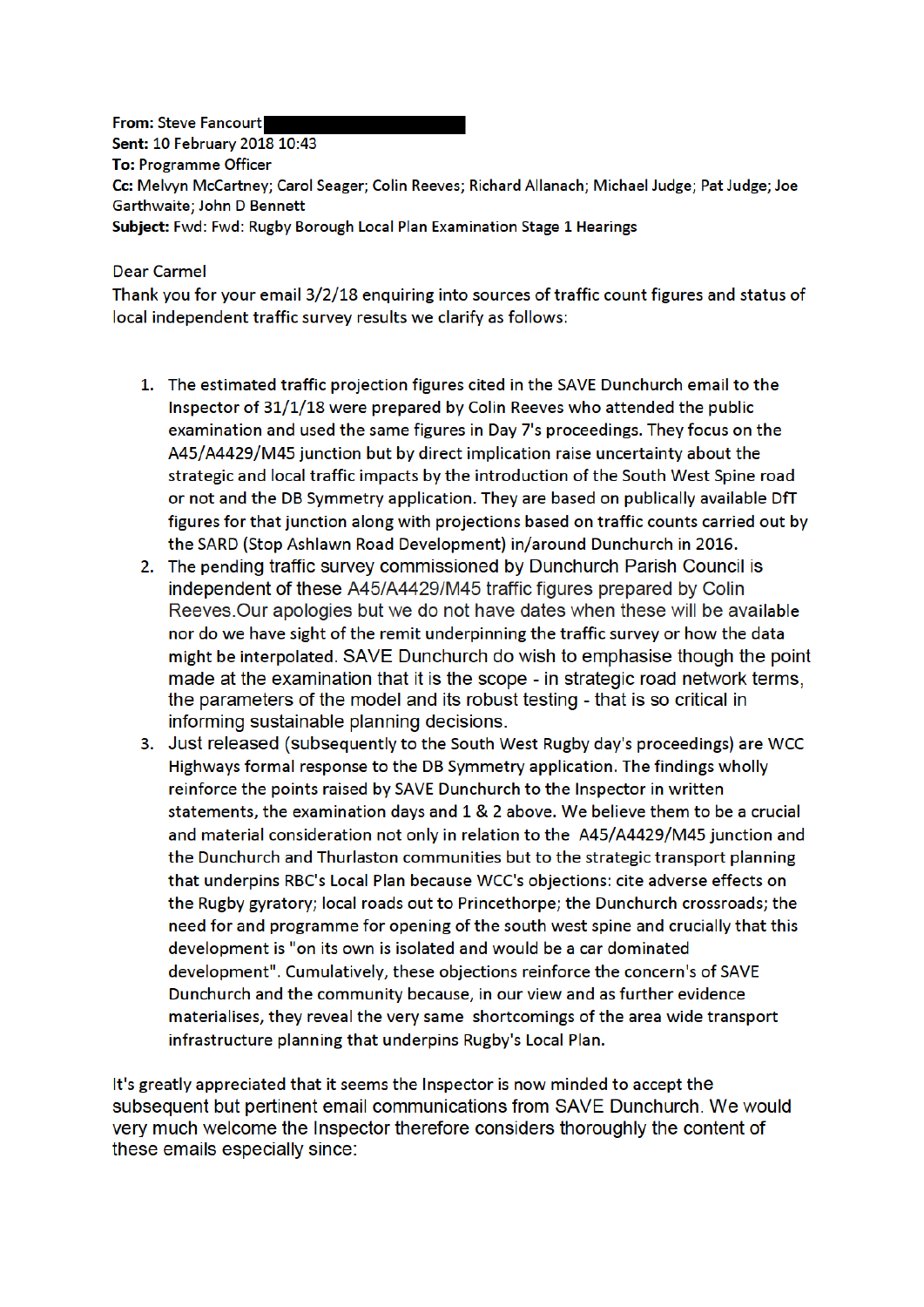- SAVE Dunchurch have had no reply from WCC in respect of questions raised on vibration, noise and pollution in Dunchurch (letters sent 21st & 30th Dec 2017);
- we maintain that due diligence by RBC has not been followed in relation to adequately explaining or engaging local communities on inter-related (strategic) planning policies that directly affect local peoples lives and,
- because there is a strongly held view, (which is being reinforced as cumulative impacts and new information material to the Plan come to light) that there is merit in rethinking some fundamental aspects of the Plan to achieve sustainable and healthy growth.

# kind regards

Steve Fancourt (local resident and on behalf of SAVE Dunchurch)

Dear Mr Fancourt

In January the inspector was offered the results of a traffic survey by Dunchurch Parish Council.

He now asks:

Please could you enquire of Mr Fancourt whether the traffic count figures included in his email are that survey and if not when the survey results will be available.

Kind regards

Carmel

Carmel Edwards Programme Officer

#### **From:** Steve Fancourt

**Sent:** 31 January 2018 23:20 **To:** Programme Officer **Cc:** MELVYN MACARTNEY; Michael Judge; Carol Seager; Ann Wright; Wise Technics Limited; Joe Garthwaite Tennis; Mary Cook; Patricia Judge; John D Bennett; Julian Woolley; Richard Allanach; Colin Reeves **Subject:** Re: Rugby Borough Local Plan Examination Stage 1 Hearings

Dear Carmel

At Tuesday's hearing the Inspector made it very clear that any other questions or points for clarification outside of the hearing must be drawn to his attention via your office and not direct to himself.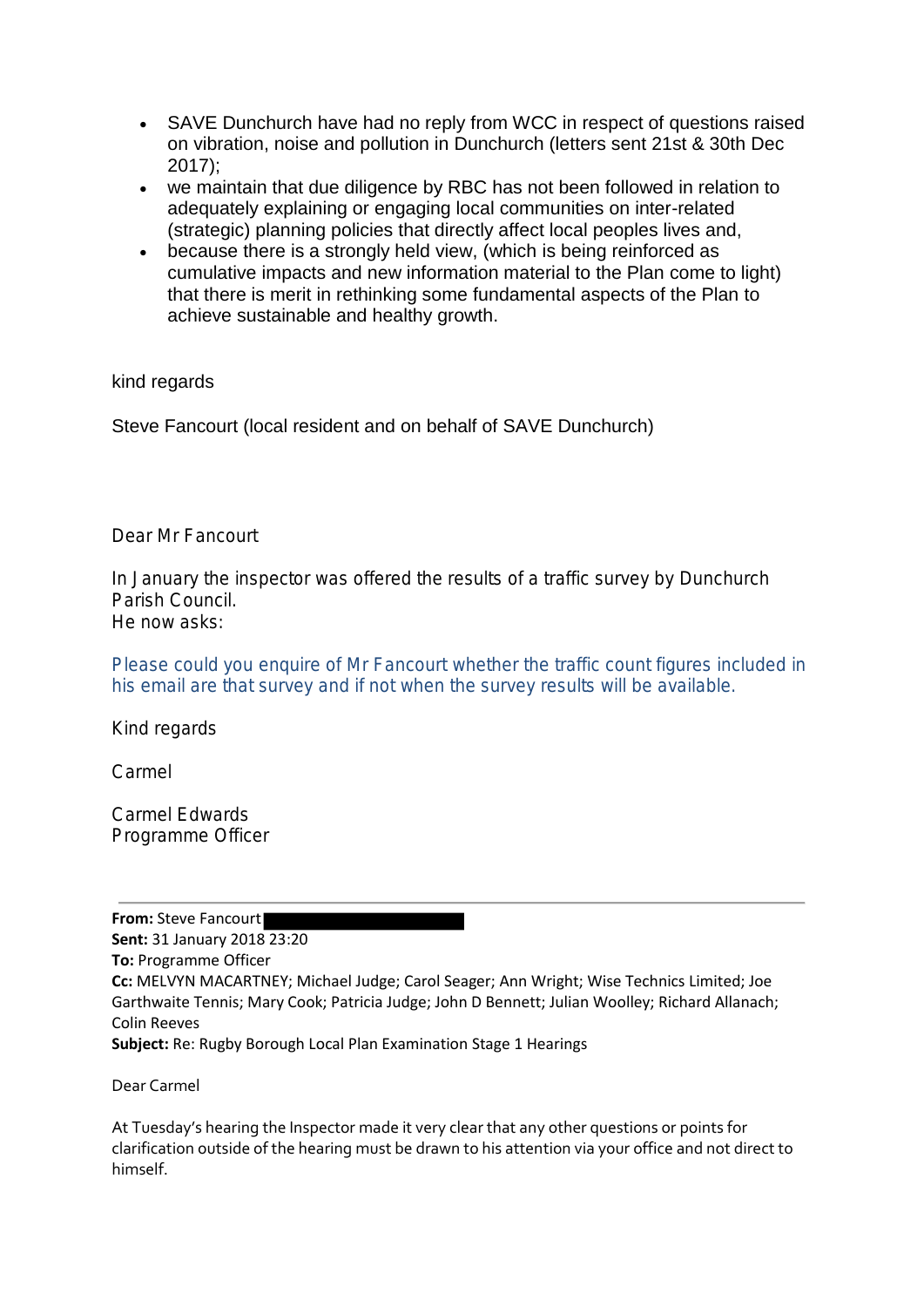## **Please will you bring the following issues to the Inspector's attention?**

Although they were discussed as individual points the cumulative shortcomings they highlight in the Plan only became clear as the session came to a close.

SAVE Dunchurch consider they go to the heart of the Plan in terms of: the interrelationship of the proposed allocations; the cohesiveness of the Transport Strategy; alternative options for both explored in the plans evolution and crucially their questionability in terms of the NPPF test of sustainability.

These shortcomings centre on the transport strategy considered for the south west of Rugby and Dunchurch crossroads but by direct association then questions the sustainability of Lodge Farm, the South West SUE, DB Symmetry and the strategic 'fit' of the Homestead spine road. Although the Examination must look at each discreetly (on each day) they are all inter-related. But, it is the view of SAVE Dunchurch that the planning for this southern part of the Plan has not been adequately resolved. The modelling is flawed and alternative options if they exist have neither been fully explored nor consulted on with the local community.

Save Dunchurch don't believe WCC (VM) have adequately modelled the true local and strategic transport situation. Their assumptions are not listed. 20 replications fall short of providing enough confidence for the period of the Plan. Queuing is a non-linear and stochastic phenomenon.

### **Southbound journeys from Dunchurch**

It's judged that private car journeys using the Dunchurch crossroads to travel southbound on the A426 in the a.m. peak and the return journeys northbound in the p.m. peak have not been adequately modelled. It was evident that the modelling was highly questionable for car journeys 'exiting' the model on the A426 and the B4429 and equally 'returning' to the model from the south. The model overlooked the existing 'at capacity' situation from the southward journeys let alone properly forecasting future increased usage of the A426 adding in Lodge Farm and SW SUE. The current hourly rates for the A426, based on the most recent traffic count data for the morning rush are:

|             | Straight on | from A45 Cov | from A45 Dav |       |
|-------------|-------------|--------------|--------------|-------|
|             |             |              |              | Total |
| $A426$ Nbnd | 246         | 235          | 188          | 668   |
| $A426$ Sbnd | 272         | 56           | 18           | 346   |

As a comparison, the equivalent 'total' figure for the B4429 Westbound is about 380. This shows as a baseline (2017) there is already a major problem.

Tuesday's evidence exposed the gaps in the planning not just in responding to a long standing logistical bottleneck but also the dubious future decision making relating to the surrounding planned growth. It showed also that a comprehensive plan for Dunchurch is still absent and a joined up approach to transport and land allocation planning has been overlooked by WCC and RBC in their over emphasis on the Homestead spine road planned more, it appears, to unlock greenfield development than form part of an integrated, sustainable plan for this area.

#### **The A45/M45/B4429 junction**

It's requested that this 'node' in the transport framework should be fully modelled in detail with well-defined sensitivity testing. It is too late to do it after the Plan is approved. WCC (VM) haven't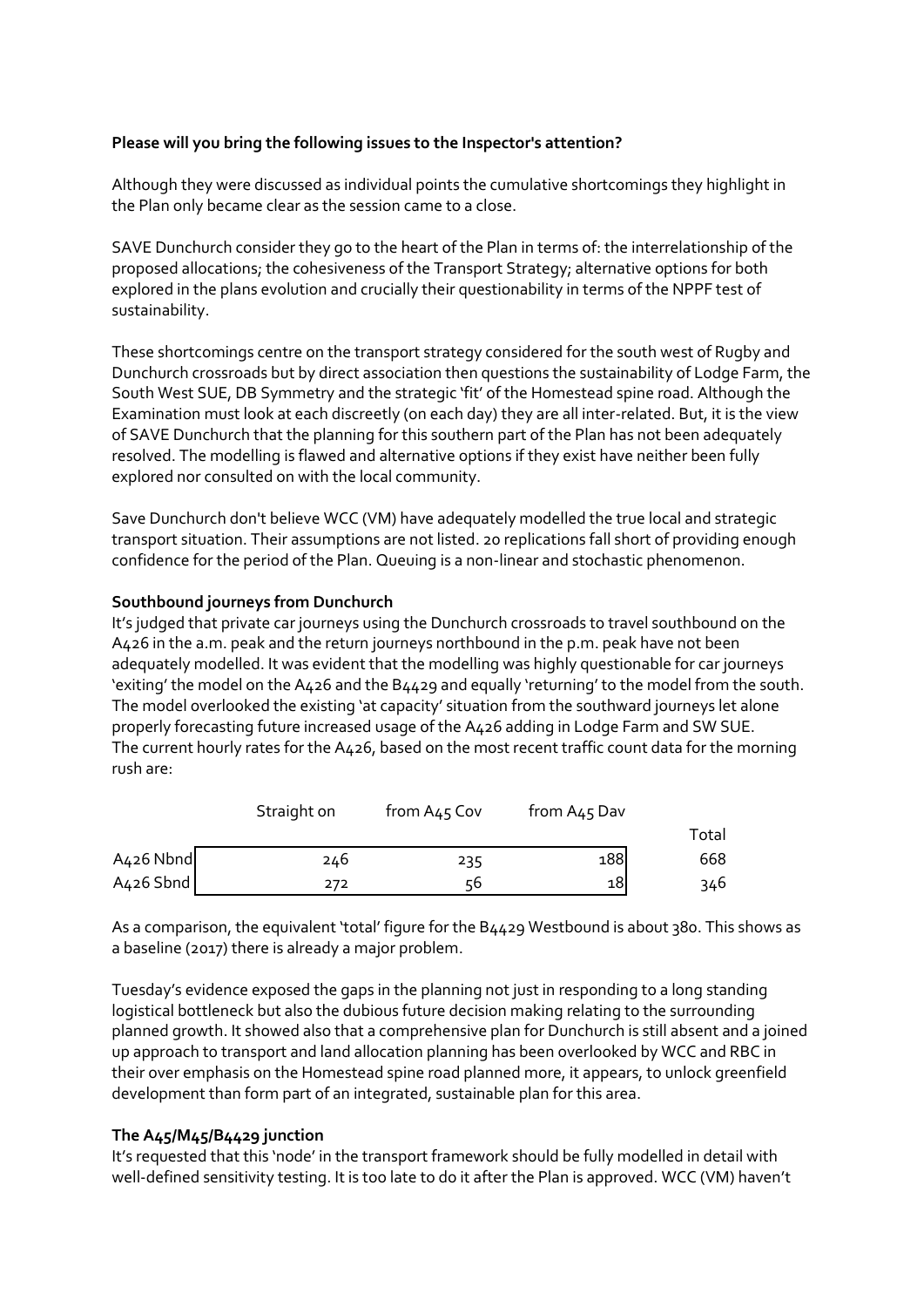explored fully how many vehicle movements will enter Dunchurch or openly predicted the effect on West bound arrivals at Dunchurch crossroads.

It was not evidenced how many of these journeys from Lodge Farm will join the M45? Assuming 50% this adds more than 1/3 to the current flow at the A45 junction (source DoT statistics) which will also be under pressure from at least 1000/hr now using the B4429, an extra 120 trucks/hr entering "Symmetry Park", 180/hr leaving, plus 2100/hr private vehicles also leaving warehouse site.

Further evidence from Tuesday's Examination proceedings, raising questions of the robustness of these parts of the Local Plan and tests of sustainability include:

**E** The Homestead spine road only mitigates  $1/3^{rd}$  of the transport problem affecting Dunchurch crossroads, not forgetting extended, adverse effects along its four highway approaches along with its geographical and heritage constraints,

■ The journeys heading out of the VM model have not properly been tracked back into the model as p.m. flows especially from the A426 but also the B4429 from Daventry

■ RBC / WCC have not addressed the growing deleterious effects (independent of the Local Plan) from journeys south from Dunchurch. No option has been forthcoming for a by-pass to address this. The community have not been given the opportunity to engage in transport options that might secure benefits arising from a by-pass around the south east of Dunchurch. (Logistically it is felt that this can only go east because of Draycote Water located to the west)

■ It was ascertained that RBC have not applied to the DfT for the recently announced by-pass funding and not explored any cost / benefit analysis of a south east by pass in any plans or modelling that was disclosed at the examination,

■ Interestingly, there is validity in the idea that a south-east by pass could readily provide access to the Lodge Farm development and allow traffic movements from that development to journey east – if an extension was then made from the A45 up to Ashlawn Road – and journey west to access the Rugby Western Relief Road, Coventry and Rugby town centre via the existing M45 / A45 junction. This would be without loading the Dunchurch crossroads. This also would avoid rat running of cars via Grandborough to get to the A426, the M40, Jaguar LandRover at Gaydon (all traffic generators VM claimed were in the transport model)

■ The David Locke Associates report not released by RBC before the Final Draft states the Dunchurch crossroads are at capacity and an offsite solution is the only sustainable solution

■ RBC in conjunction with WCC have quided the SW SUE Consortium and Lodge Farm developers to be wholly focussed on releasing greenfield development at the oversight of fully integrated sustainable planning for the south and south west of Rugby,

■ Extraordinarily, RBC had asked the Lodge Farm developers to contribute to the Homestead link but no planned policies or mechanisms exist in the plan to address traffic from Lodge Farm having to come through the crossroads to get to the Homestead spine road, or to the A426 It's the view of Save Dunchurch that cumulatively, the combination of the above points, expose the paucity of robust strategic planning. It is evident that opportunities for betterment through fully integrated transport, environmental and land allocation are absent from the Plan as it responds to the village of Dunchurch, the community and its wider connections.